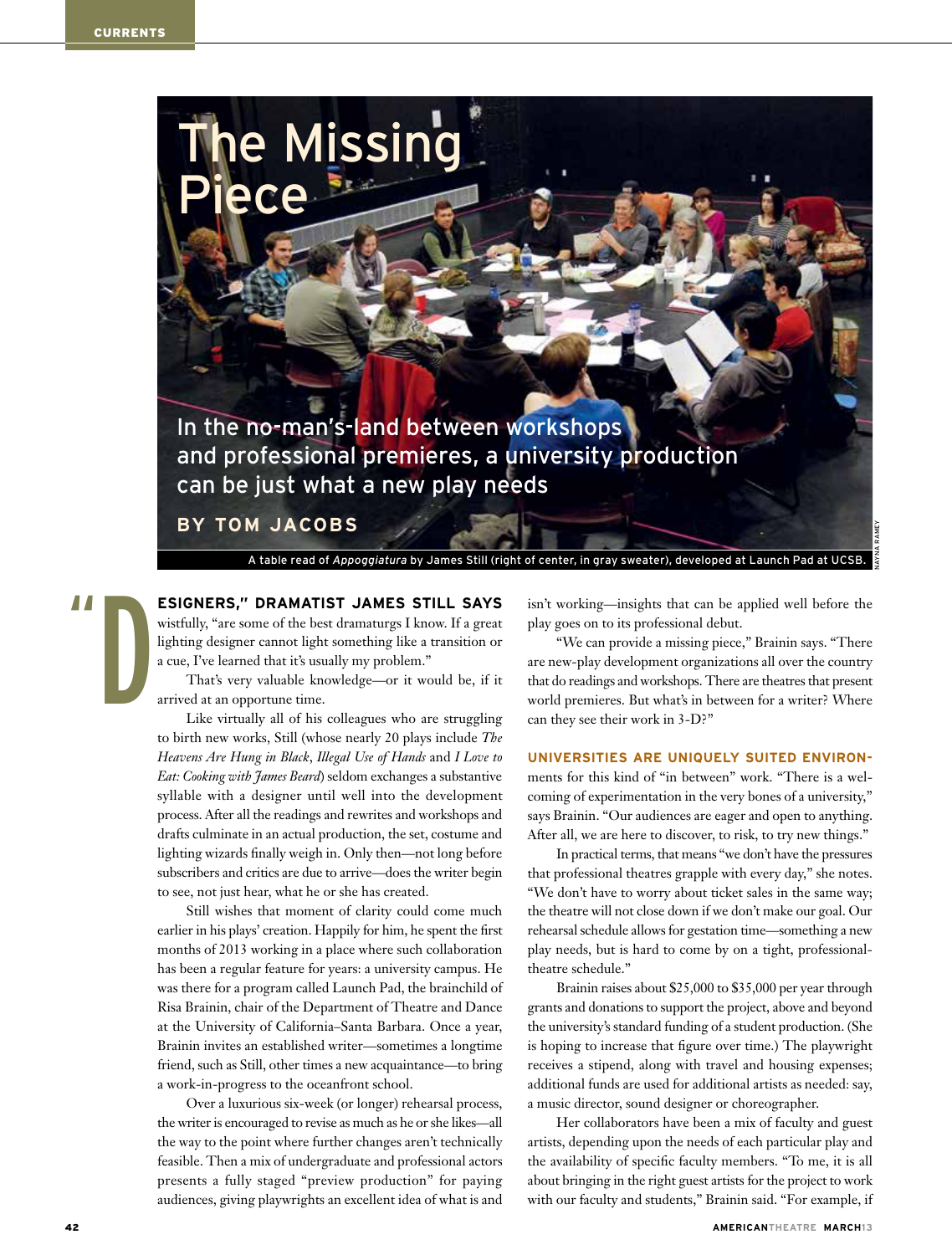a play needs a projections designer, I want to be able to say to the writer, 'No problem, we'll bring one in.'"

Launch Pad didn't get its formal name until 2010, but its history dates back to 2005, not long after Brainin arrived at UCSB from Shakespeare Santa Cruz, where she spent two years as interim artistic director. Her faculty job included directing one show per year with students (mostly from the BFA acting program, although anyone could audition). Hoping to do something unique with this opportunity—and feeling out of touch with living writers—she called a dramaturg friend, Liz Engelman, who was working at the time as literary director of the McCarter Theatre Center in Princeton, N.J.

"I said, 'I want to do a new play, or a play that has been done before, but the writer still wants to work on it,'" she recalls. "I wanted the writer here. Liz put me in touch with Sarah Ruhl."

The author of *The Clean House*, who was then on the cusp of becoming one of the nation's most-performed and most-acclaimed playwrights, was receptive to the idea, in part because she was living in nearby Los Angeles. She happily traveled north with a work she was still futzing with, *Melancholy Play.*

By the time of its full production, *Melancholy Play* still seemed to some critics more of a fascinating fragment than a fully fleshed out play. But Ruhl clearly valued the experience. In an onstage TCG discussion last year with Anne Bogart (which can be viewed at *www.tcg.org/fifty/playwrights\_streaming. cfm*), she bemoaned the standard-issue playdevelopment process. Ruhl recalled that at early rehearsals of another of her works, *Passion Play*, which premiered in 2005 at D.C.'s Arena Stage, "Everyone thought the third act was really finished and the first act needed work, because it was sort of unruly. And then when it got on its feet completed, the unruliness made perfect sense...It was written for the stage!" She discovered, in fact, that "there was something either wrong with or missing" in the third act. "I had written it for too many readings with chairs."

Still knows exactly what she meant. "Obviously, there are some plays for which a reading and a workshop are perfect," he says. "I've written some of those myself." But others don't fully reveal their strengths when actors are sitting around a table—and in his mind, that can be a big problem. "The truth is, you can only deal with feeling humiliated so many times, because you've written an ambitious play that doesn't do well in a reading," he said. "So what are you going to do? You're going to start writing toward the form that the play gets rewarded for."

## **The promise of a different**

format is what drew Still to Launch Pad—that, and his 15-year friendship with Brainin. They met at Indiana Repertory Theatre in the 1990s, when she served as associate artistic director, and he was playwright-in-residence (a title he still holds).

"She and I talked about it off and on for two or three years," Still said. "At one point I said to her, 'There's never going to be a great time for me. So just tell me the year, and I'll do it.' She said, 'Okay—2013.'"

"We've always been artistic soul mates," Brainin says of Still. "Most newplay development projects are looking for something that's pretty close to done. We're really not. I'm looking for writers who will be cool to work with, who will hang out with my students, and develop something interesting. And he's an extraordinary person."

Still originally had a different project in mind for his stint at UCSB. But as he was

writing *The House That Jack Built,* which premiered at IRT this past fall, he realized the drama was actually part of a trilogy. So, using one of the characters in that play plus two others who are mentioned but not seen, he began sketching out *Appoggiatura*, the story of three generations of an unconventional American family who, after losing someone close to them, attempt to heal their grief by taking a trip to Venice. The result of this creative detour can be seen through March 9 at UCSB.

Still liked the resonance of having his emotionally lost characters physically lost in a foreign city. "Sometimes we have to go very far away to find ourselves—literally in this case, but also metaphorically," he says. "We need to let go of a lot of ideas about who we are, and who other people think we are, in order to get to that next place."

Brainin liked the setting because it gave her and her designers an excuse to spend a week in the fabled city of canals, where they took countless photographs, some of which guest artist Nayna Ramey artfully incorporated into her scenic design.

This is Ramey's third Launch Pad



One & Two Year Conservatory Program Full-Time & Part-Time Study Young Actors Program (7-18) Seasonal Intensives





LEE STRASBERG THEATRE & FILM INSTITUTE 115 EAST 15TH STREET | LEE STRASBERG WAY | NEW YORK, NY 10003 | Tel: 212-533-5500 | www.strasberg.com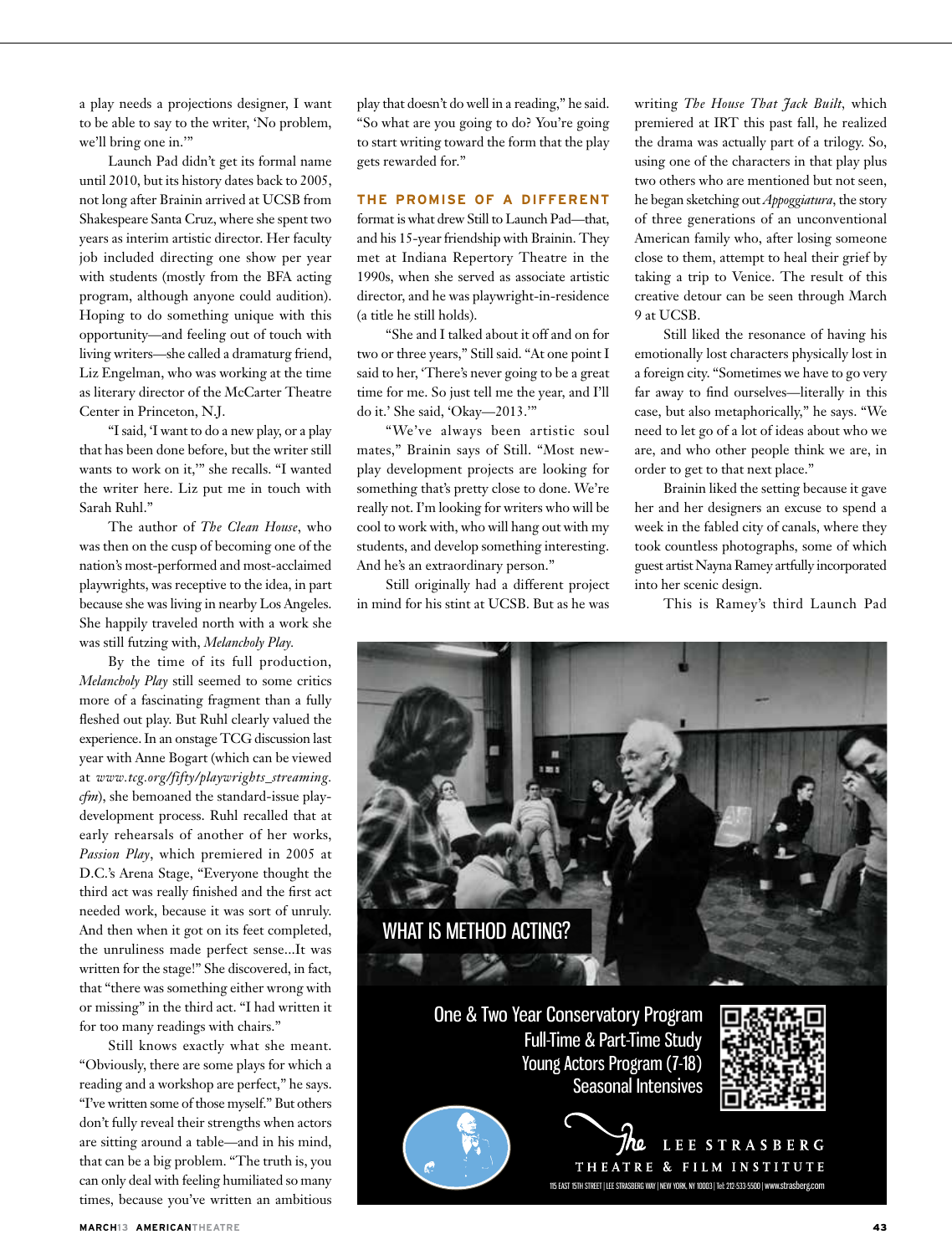

production, and she's gradually getting used to working with an ever-changing text. "Last year, *Entangled* [by Lila Rose Kaplan] changed very much right to the very end, and I had anxiety about it," she admits. "This year, I'm embracing it."

*Appoggiatura* is also the third Launch Pad project for Broadway veteran Anne Torsiglieri, one of two Equity actors in the mostly student cast. *Entangled,* she recalls, "was a little mindboggling. I had huge monologues that were all rewritten. But it was a ball. There's nothing more exciting than developing new work being in the room, with the playwright, while it's happening."

"Everybody has had to work outside their comfort zone," Still says. "We're all at a point where we're not assuming the old way of working is the best way. It's awfully good to have access to a process that lets you test it."

"Testing" is precisely the right term. UCSB prides itself as a research university



340 EAST 54TH STREET NY, NY 10022 | 212-688-3770 | WWW.NEIGHBORHOODPLAYHOUSE.ORG

(its faculty includes five Nobel laureates), and Brainin gets part of her funding (beyond the basic allocation for a student production) through an academic senate research grant. But besides being laboratories for innovation, these productions also provide valuable training for the student actors. Brainin notes that when they "go out into the real world as an actor, one of the first things they're going to have to do is work on a new play." Undergrads outside the cast benefit as well: Still has already given a lecture on campus, and is teaching a playwriting class.

In mixing teaching with on-location rewriting, he is following in the footsteps of his six Launch Pad predecessors, all of whom either led a class or gave guest lectures. This list will be joined next year by Jennifer Haley, who won the 2012 Susan Smith Blackburn Prize for *The Nether.* Some of the writers have been present for the entire process, while others have chosen to come and go.

"We're hoping this will become a model for universities," Brainin says. "My dream is that, in a few years, people say, 'This is how you develop a new play in America. You do a reading at some place like the O'Neill [National Playwrights Conference]; then you do a preview production at a university; and then you do a professional premiere."

Brainin hopes all of the Launch Pad plays will ultimately go on to professional productions. So far that record has been spotty, but Still's script, at least, is guaranteed a continued existence: After he committed to bringing it to UCSB, the playwright received a commission from the Denver Center Theatre Company. He proposed using that money to further develop *Appoggiatura*, and the company happily agreed.

Still fully expects to compose another draft between his university experience and his trip to Colorado, and he's curious to discover how Launch Pad will have affected his rewriting process. The morning after the first UCSB rehearsal, his report is promising: "We did a first stumble-through last night, which was, of course, terrifying and not unlike watching a baby trying to bravely walk/run/ skip/sprint. But moving, too. I had a greater sense of the play in real time—the big story in motion," he giddily declares. "My new play is a little older and wiser already."

**Tom Jacobs has served as theatre critic of the** *Los Angeles Daily News* **and performing arts writer of the** *Santa Barbara News-Press.*